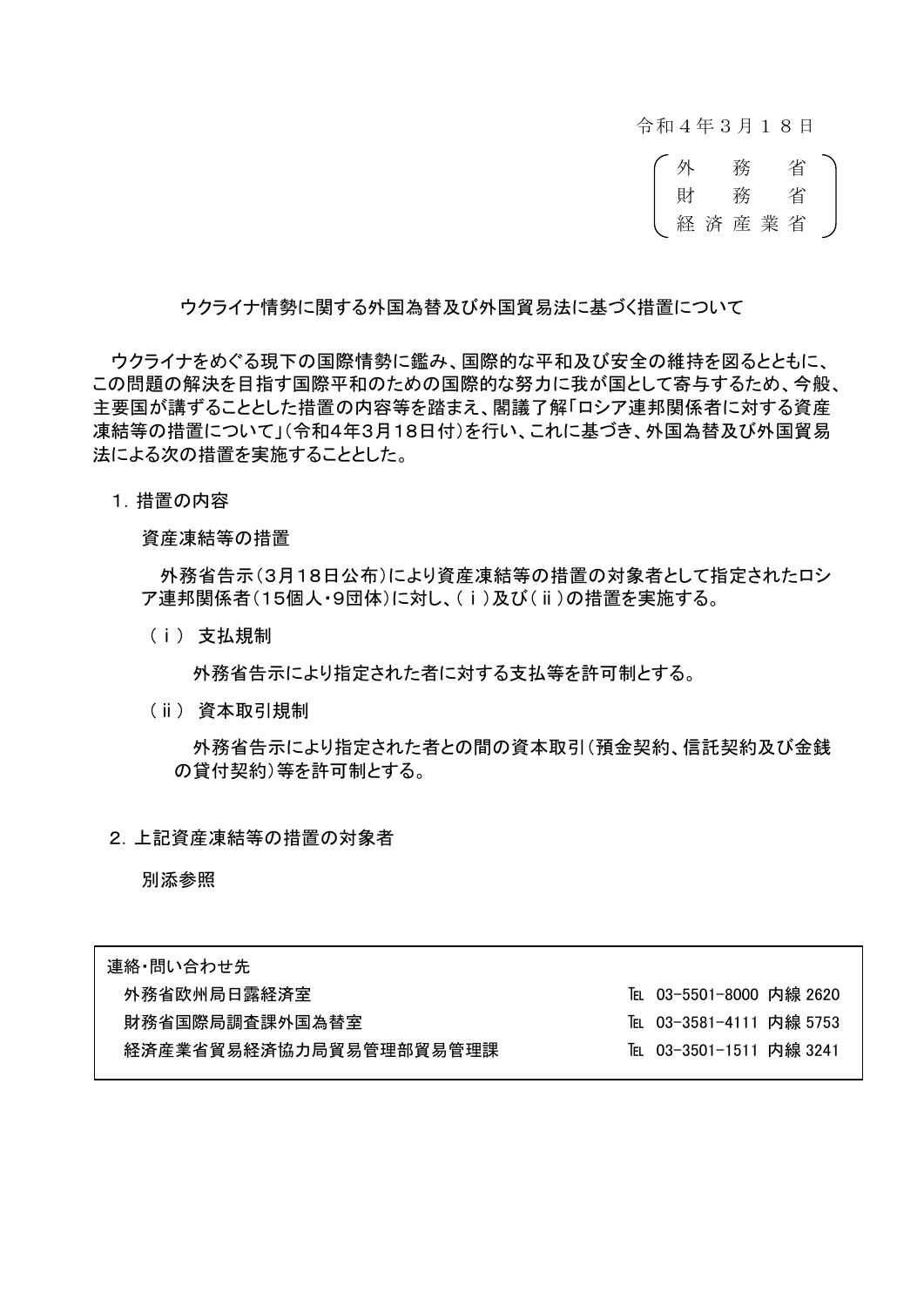(別添)

○ 資産凍結等の措置の対象となるロシア連邦の個人及び団体

## 個人

- 62 マリア・ザハロヴァ Maria Zakharova ロシア連邦外務省情報・出版局長 Director of the Information and Press Department of the Ministry of Foreign Affairs of the Russian Federation 生年月日:1975 年 12 月 24 日 出生地:モスクワ(ロシア)
- 63 アレクセイ・クリヴォルチコ Aleksey(Alexei)Krivoruchko ロシア連邦国防次官 Deputy Minister of Defense of the Russian Federation 生年月日:1975 年7月 17 日 出生地:スタヴロポリ(ロシア)
- 64 ティムール・イワノフ Timur Ivanov ロシア連邦国防次官 Deputy Minister of Defense of the Russian Federation 生年月日:1975 年8月 12 日 出生地:モスクワ(ロシア)
- 65 ユヌス=ベク・エヴクロフ Yunus-Bek Evkurov (Yevkurov) ロシア連邦国防次官 Deputy Minister of Defense of the Russian Federation 生年月日:1963 年7月 30 日 出生地:北オセチア(ロシア)
- 66 ドミトリー・ブルガーコフ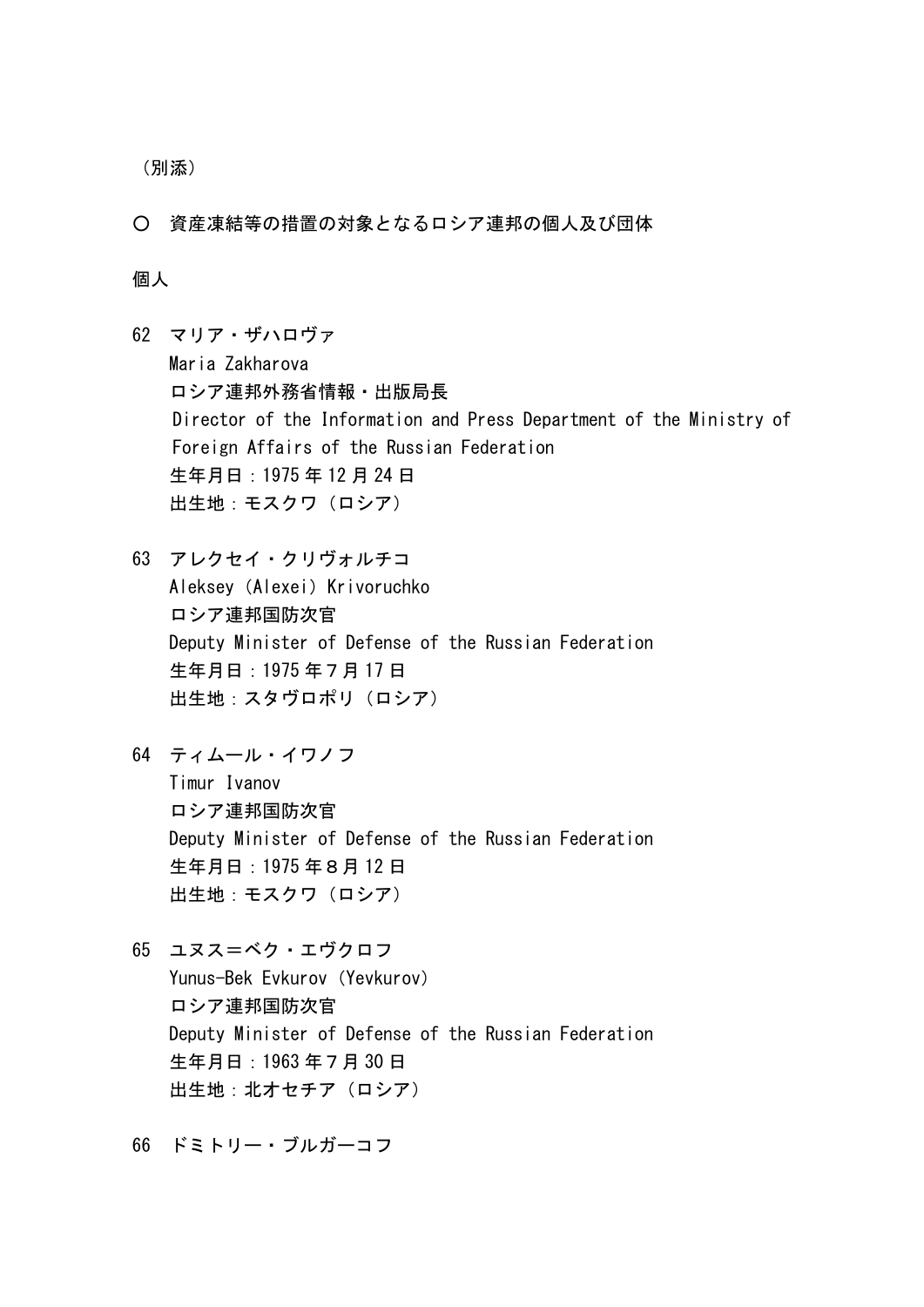Dmitry Bulgakov ロシア連邦国防次官 Deputy Minister of Defense of the Russian Federation 生年月日:1954 年 10 月 20 日 出生地:クルスク州(ロシア)

- 67 ユーリー・サドヴェンコ Yuriy (Yuri) Sadovenko ロシア連邦国防次官 Deputy Minister of Defense of the Russian Federation 生年月日:1969 年9月 11 日 出生地:ジトーミル(ウクライナ)
- 68 ニコライ・パンコフ Nikolay (Nikolai) Pankov ロシア連邦国防次官 Deputy Minister of Defense of the Russian Federation 生年月日:1954 年 12 月2日 出生地:コストロマ州(ロシア)
- 69 ルスラン・ツァリコフ Ruslan Tsalikov ロシア連邦国防次官 Deputy Minister of Defense of the Russian Federation 生年月日:1956 年7月 31 日 出生地: 北オセチア (ロシア)
- 70 ゲンナディ・ジトコ Gennady Zhidko ロシア連邦国防次官 Deputy Minister of Defense of the Russian Federation 生年月日:1965 年9月 12 日 出生地:(ウズベキスタン)
- 71 ドミトリー・シュガエフ Domitry Shugaev (Shugayev)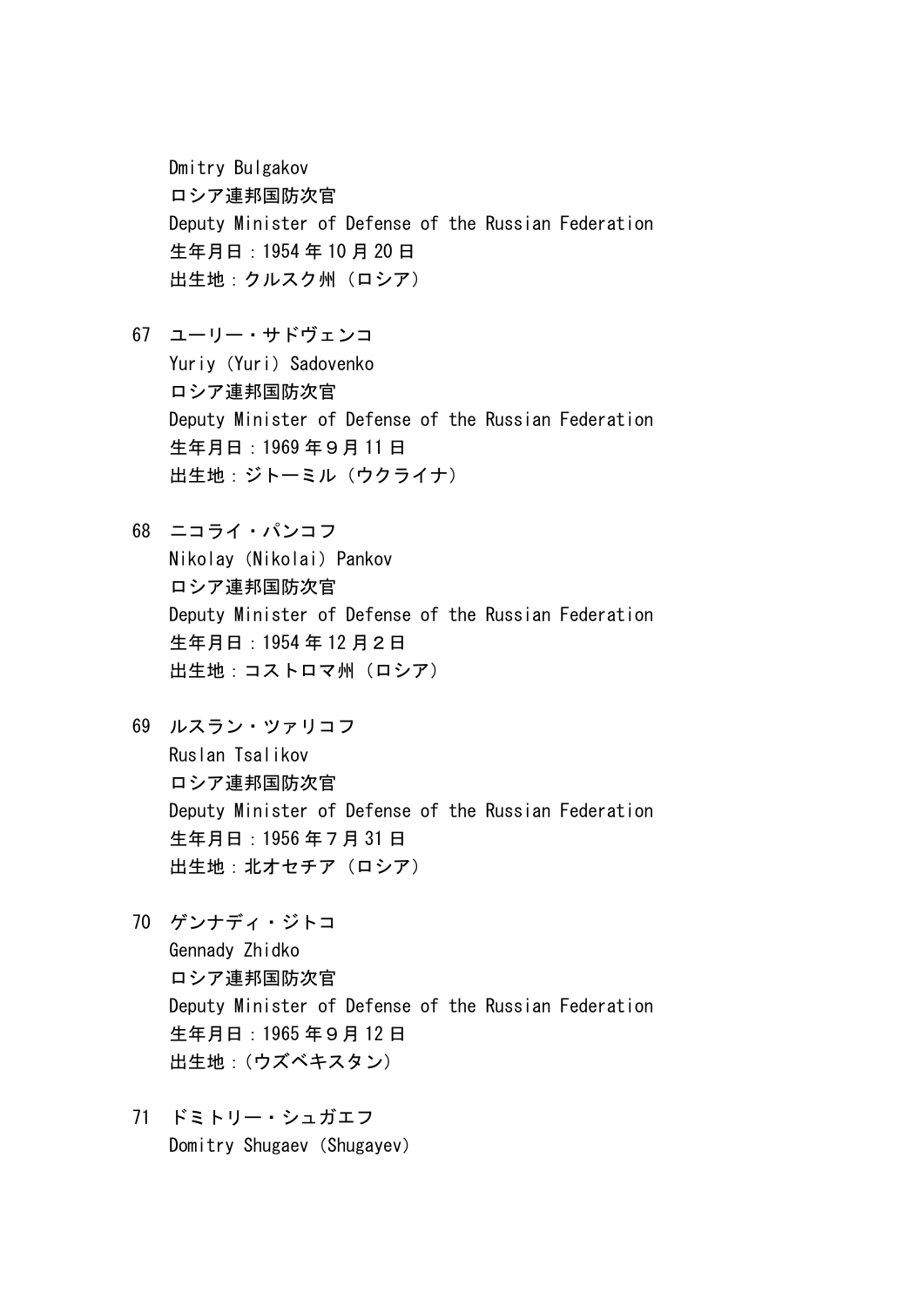ロシア連邦軍事技術協力庁長官 Director of the Federal Service for Military-Technical Cooperation of the Russian Federation 生年月日:1965 年8月 11 日 出生地:モスクワ(ロシア)

- 72 イーゴリ・コスチュコフ Igor Kostyukov ロシア連邦軍参謀本部情報総局長 Head of the GRU of the Russian Federation 生年月日:1961 年2月 21 日
- 73 アレクサンドル・ミヘーエフ Aleksander (Alexander) Mikheev ロスオボロンエクスポルト CEO CEO of Rosoboronexport 生年月日:1961 年 11 月 18 日 出生地: モスクワ (ロシア)
- 74 マリーナ・セーチナ Marina Sechina イーゴリ・セーチンの親族 Relative of Igor Sechin 生年月日:1962 年
- 75 スレイマン・ケリモフ Suleyman Kerimov ロシア連邦連邦院議員、ナフタ・グループ所有者 Member of the Council of Federation of the Russian Federation, Owner of the financial and industrial group Nafta 生年月日:1966 年3月 12 日 出生地:ダゲスタン(ロシア)
- 76 アンドレイ・スコチ Andrei Skoch ロシア連邦国家院議員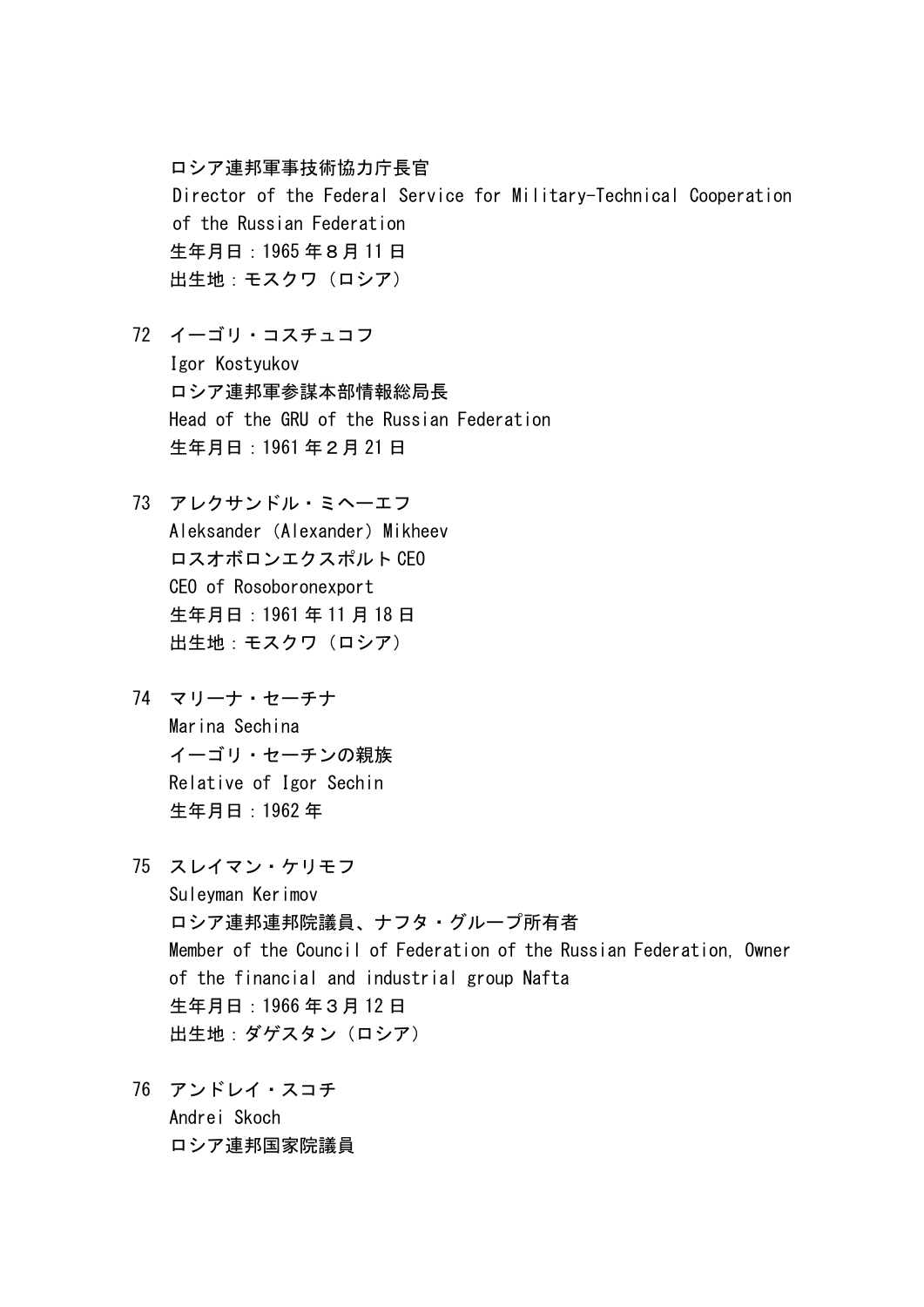Member of the State Duma of the Russian Federation 生年月日:1966 年1月 30 日 出生地:モスクワ(ロシア)

## 団体

- 4 ロスネフチ・アエロ Rosneft Aero (RN AERO) 所在地:15, Malaya Kaluzhskaya Str., Moscow, 119071, Russian Federation
- 5 株式会社ロスオボロンエクスポルト JSC Rosoboronexport 所在地:Strada Strominka 27, Moscow, 107076, Russian Federation
- 6 株式会社学術生産公団高精度コンプレックス JSC NPO High Precision Systems 所在地:Kievskaya Street 7, Moscow, 121059, Russian Federation
- 7 株式会社クルガンマシュザヴォド JSC Kurganmashzavod 所在地:17 1J Mashinostroitely Ave., Kurgan, 640021, Russian Federation
- 8 株式会社ロシアヘリコプター Russian Helicopters JSC 所在地:Bolshaya Pionerskaya, 1, Moscow, 115054, Russian Federation
- 9 公共株式会社ユナイテッド・エアクラフト PJSC United Aircraft Corporation 所在地:Bolshaya Pionerskaya Str., 1, Moscow, 115054, Russian Federation
- 10 株式会社統一造船会社 JSC United Shipbuilding Corporation